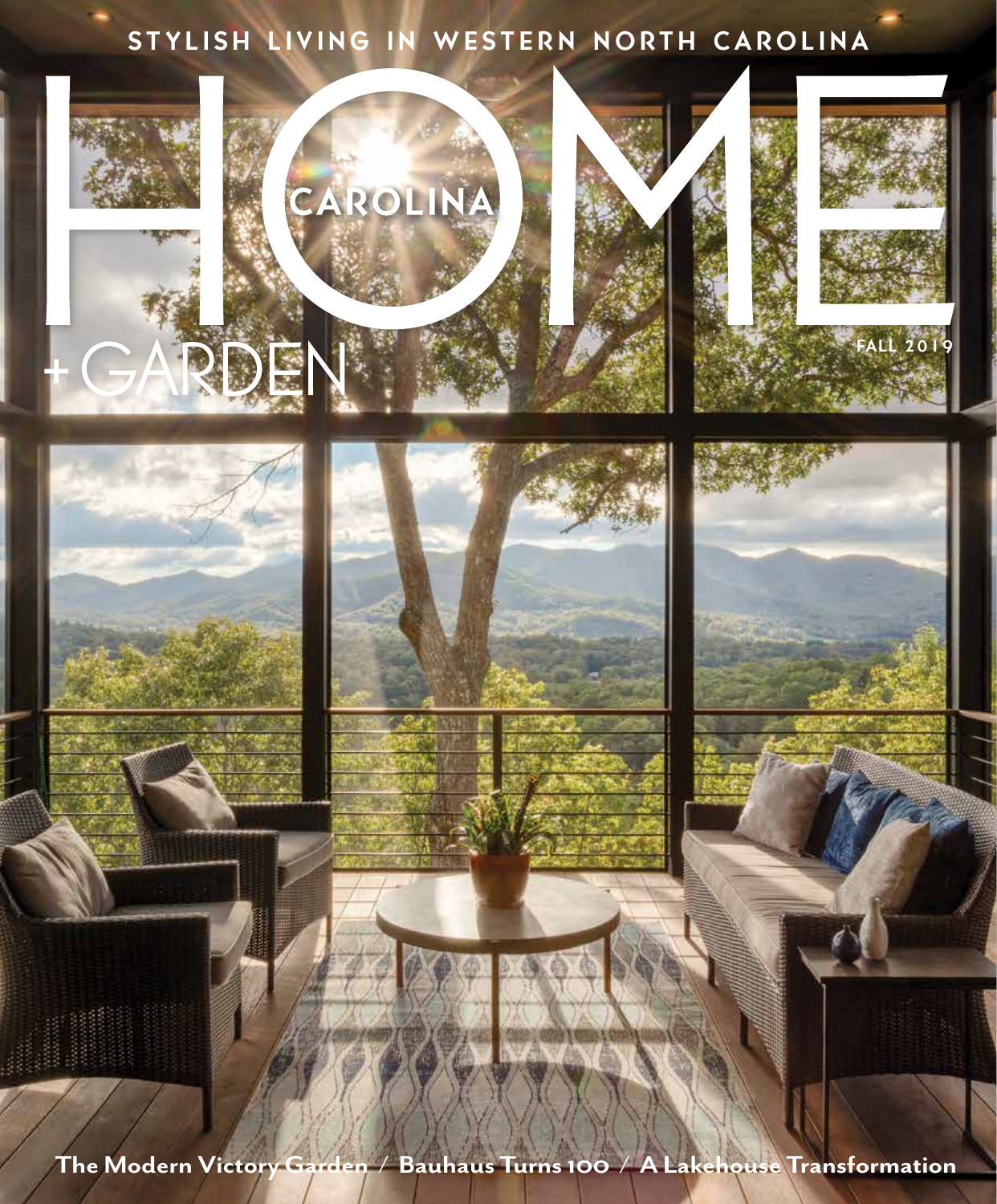## The Toast of October

Parade of Homes shows every luxury mountain vernacular

By M.J. MacAodh Photos by Ryan Theede



**This elegant and** lively stone-and-cedar home in Arden's Southcliff community, constructed by Living Stone Design + Build, was only completed three months ago. However, homeowners Laurie and Chris Bailey aren't the kind of couple who postpone a party. Asked by Living Stone if they could have the new residence showcased on the Asheville Home Builders Association's annual Parade of Homes, they agreed right away.

"We thought it was special, as well," says Laurie.

But the air of festivity was established long before. When Kristen Levy with ID.ology Interiors & Design first met the Baileys, they revealed that they had 500 bottles of wine in their keeping — and Levy responded: "Well. That's something to celebrate."

Indeed it was. "We didn't want to hide the wine room away," says Levy.

"We wanted it to be a focal point. As you're coming down the staircase, it's the first thing you see; it sets the tone for the rest of the space — for entertaining and relaxing."

Instead of stowing all those impressive vintages in some dark cellar, Levy implemented a wine showcase just off the main living area, giving it reasonable access to the kitchen suite. An iron-trimmed, floor-to-ceiling glass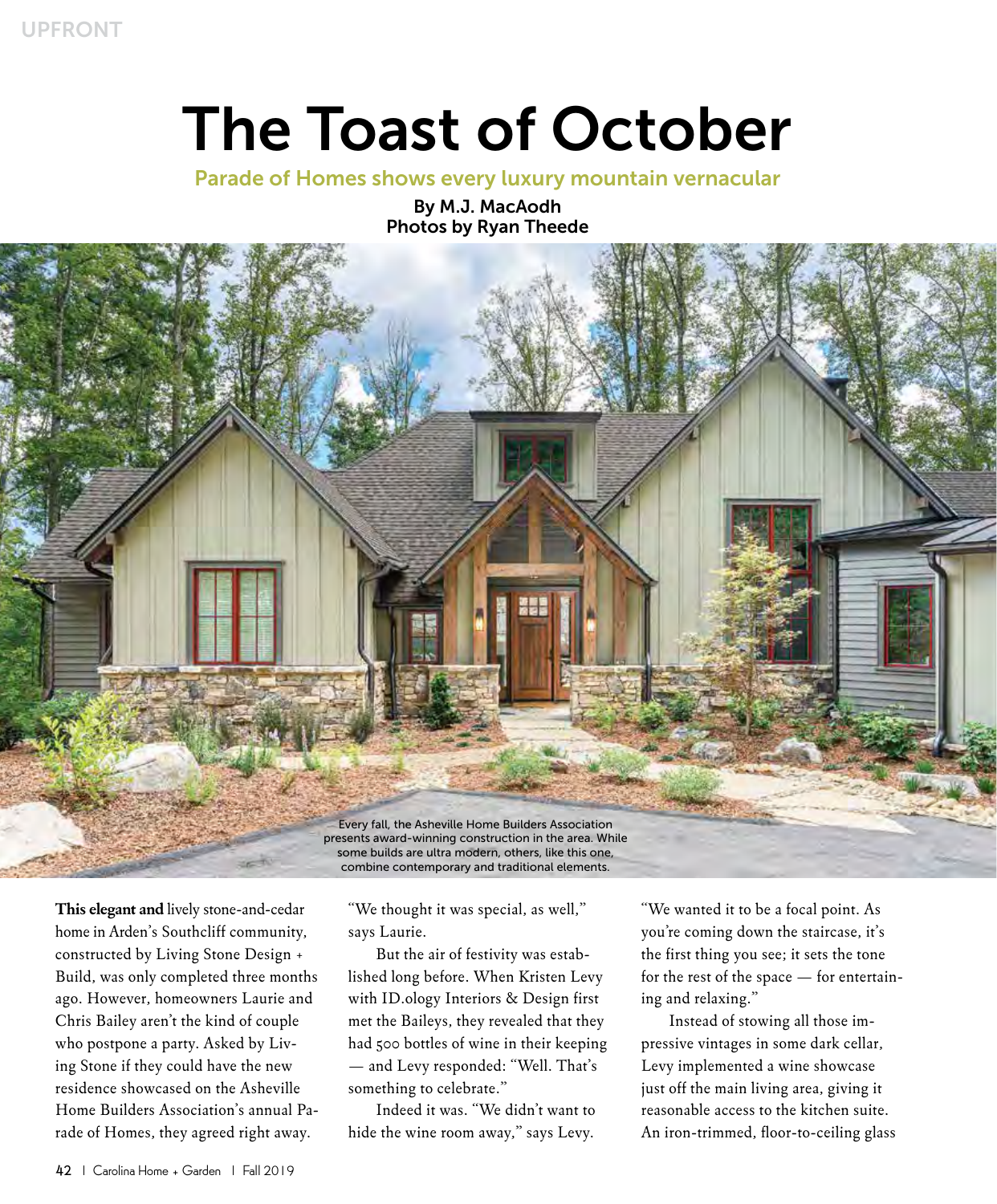

The loose upholstery on the great-room chairs and the warm accent timbers say: "relax." The 500 bottles of wine in the centrally located oenophile's showcase (above right) say: "here's help."



door (framed by Elite Metal Works in Mills River) swings open to reveal all the bottles nestled in their nooks. With the oak floor and traditional area rug and sconce setting up the contrast, it resembles nothing less than a wine library — *Masterpiece Theatre* edition, but with a hip facelift. It's hard to imagine the toasty-looking niche feeling cool inside, but Levy confirms that the room enjoys its own temperature control.

"It was Kristen's idea to have a glass facia [on the door]. We came up with a local artisan to do an iron frame — and it all came together," notes Bailey.

Elsewhere in the house, additional master craftspeople, including carpenter Jason McDowell, have given the interior a heritage aura, as in McDowell's tongue-and-groove woodwork accenting the living-room ceiling. Trends do pop up; e.g., in the ash-wood master bed (from green company Cisco Brothers) and navy-painted cabinetry, but even here, the stately color pastiche, set against bright white, isn't likely to fade from relevance anytime soon.